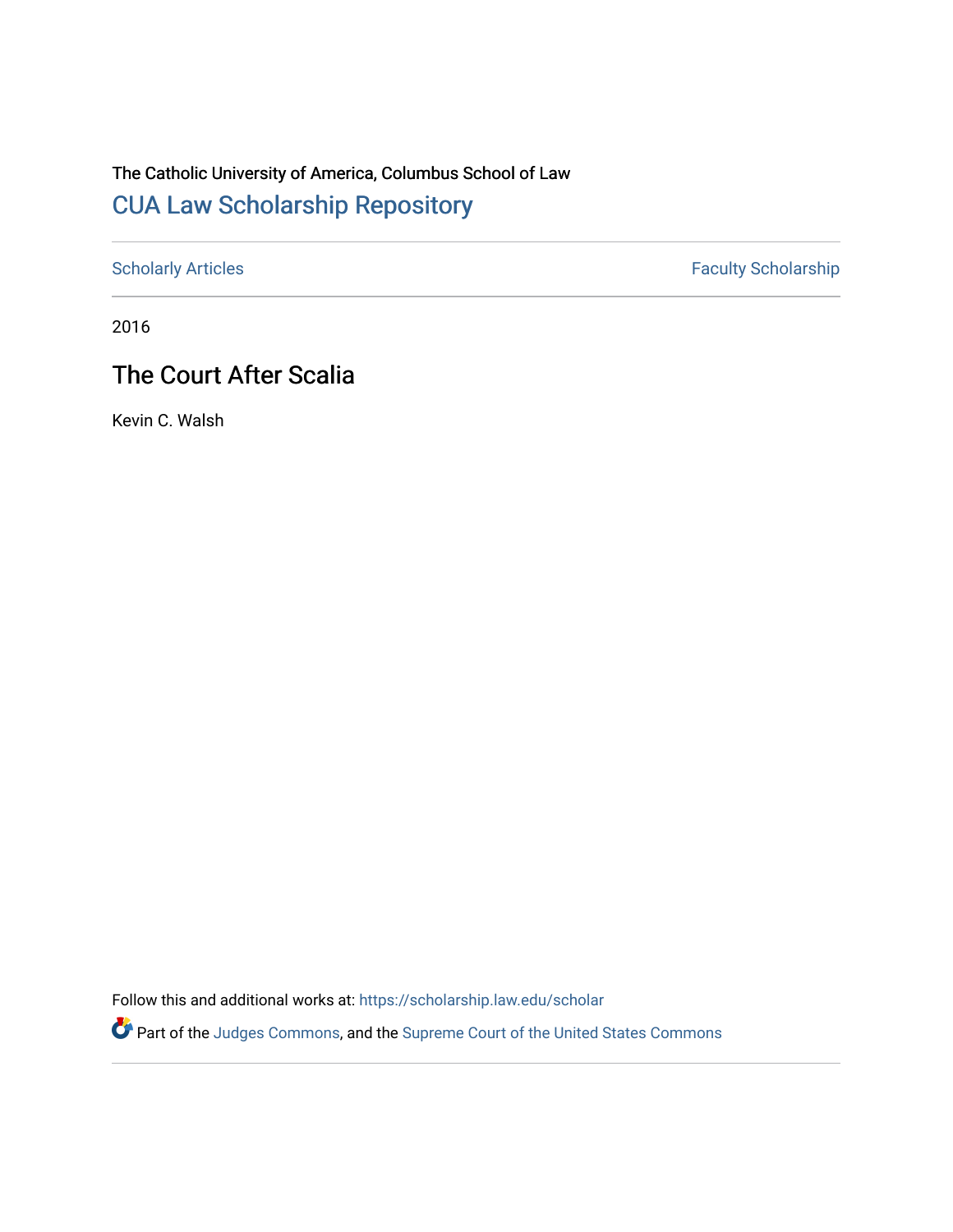## THE COURT AFTER SCALIA

*Kevin C. Walsh* surveys the 2015-2016 Supreme Court term.

he term's defining event was the February death of Justice Antonin Scalia. Everyone

wonders how his successor will affect the future of the Supreme Court. Very soon after his demise, political controversy erupted when Senate Republicans announced that no nominee to replace Scalia would be considered until after the 2016 election. Given that three more seats are likely to become vacant over the next two presidential terms, we have every reason to think that the present high-stakes maneuvering around Supreme Court appointments will only intensify..

Instead of speaking of the Court's new trajectory, it makes more sense to think of the current Court in a holding pattern. All things

*Kevin* C. *Walsh* is professor of law at the University of Richmond School of Law.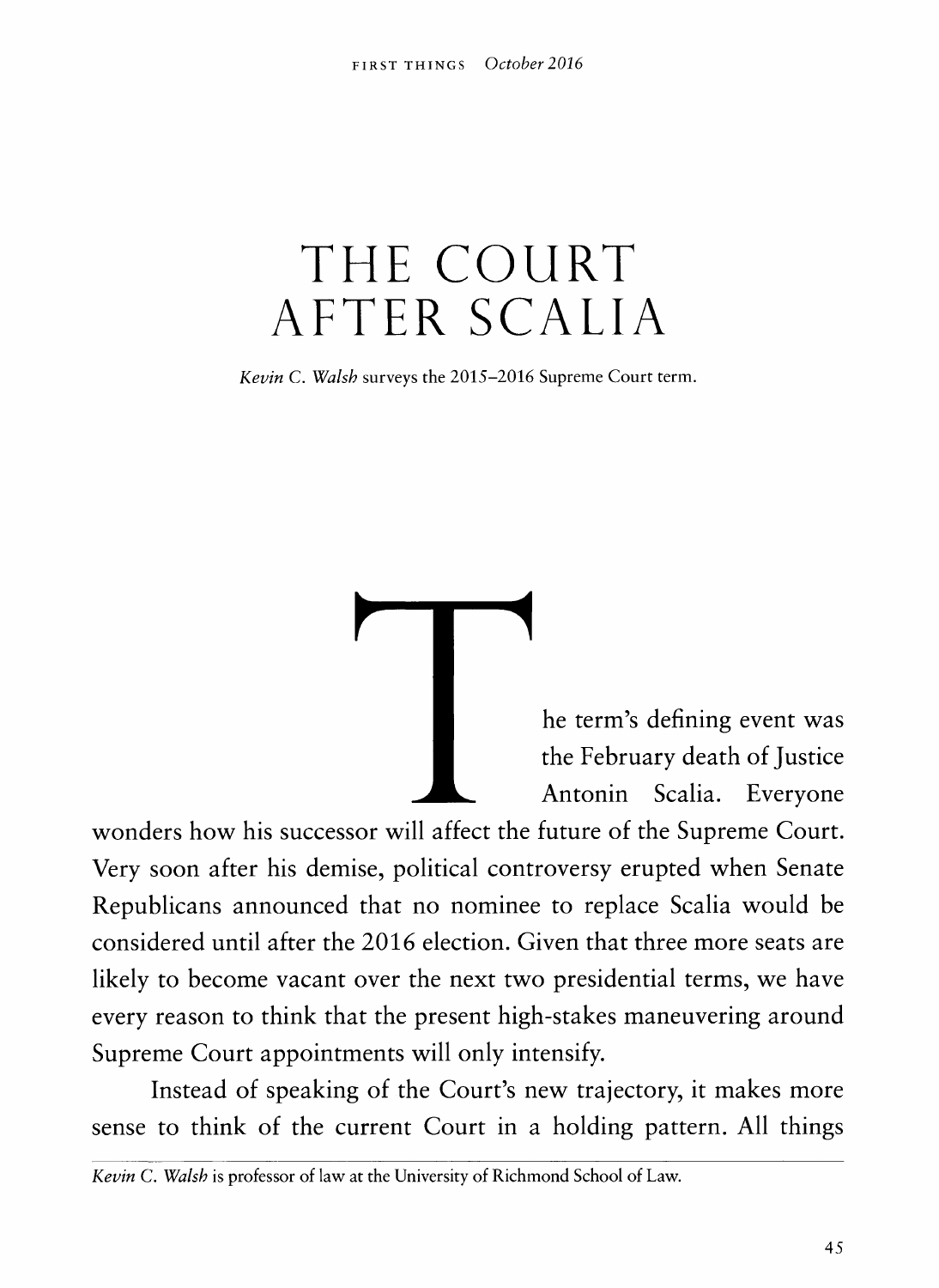considered, this might not be so bad. We may regret some of the present Court's decisions. The last term featured missed opportunities to get federal law moving in better directions. But given the current state of our constitutional politics, treading water could be as good as it gets, at least for a while. Those of us who care about cultivating a higher quotient of legal integrity and intellectual honesty in our constitutionalism ought to entertain a perhaps heretical thought: No new justices for a spell might be better than adding anyone who could make it through our rotten confirmation process.

e begin with three big cases in which Justice Scalia's absence made no difference to the outcome. The first was an abortion case, Whole Woman's Health v. *Hellerstedt.* By a 3-3 vote, the Supreme Court held unconstitutional a Texas law that required abortion facilities to meet the high standards of ambulatory surgical centers and to have on staff a doctor with admitting privileges at a nearby hospital. Justice Breyer authored the opinion, but Justice Kennedy supplied the deciding vote. And he would have done that whether or not Justice Scalia had been there.

In the Texas legislation at issue in *Whole Womaris Health*, pro-lifers had deployed a classic progressive approach to deterring socially undesirable activity: adding regulatory burdens. It is an irony that today's "progressives" cheer the judicial defeat of this tactic. Using the due process clause to accomplish deregulation through litigation is exactly what their Progressive forebears railed against in the early twentieth century.

Proponents of using the Constitution to destroy legal protections for unborn human life have hailed *Whole Womaris Health* as the most important abortion rights case in more than two decades. This is an overstatement, to say the least. The decision was very fact-specific. At issue was how to apply the "undue burden" standard from the Court's 1992 decision in *Planned Parenthood v. Casey*, under which abortionrelated laws are unconstitutional if they have the purpose or effect of placing a substantial obstacle in the path of women seeking abortion. Justice Breyer's opinion for the Court (joined by Kennedy, Ginsburg, Sotomayor, and Kagan) focused on the effects of the Texas rules and concluded that the medical benefits were insufficient to justify the burdens. This decision does little to alter the constitutional law of abortion because the effects of other state abortion laws may differ, and the undue burden standard is mushy.

As long as the Court maintains the course charted in *Casey* and refuses to overturn *Roe*  $\nu$ . *Wade* in its

entirety, "the mansion of constitutionalized abortion law, constructed overnight in *Roe v*. *Wade*, must be disassembled door-jamb by door-jamb," as Justice Scalia once wrote. *Whole Woman) Health* did not dismantle any part of the mansion, but neither did it place the mansion on firmer foundations. Now, as before, our constitutional law of abortion rests entirely on the shoulders of the five in the *Whole Womaris Health* majority. And three are approaching the end of their time on the bench. Justice Breyer is seventy-eight; Justice Kennedy eighty; and Justice Ginsburg eighty-three. In the not-too-distant future, we should expect desperation to set in on the other side as abortion proponents eye actuarial tables. The *Roe* defenders are aging, not just on the Court, but in the wider society as well; younger generations are less supportive of abortion rights than when *Roe* was decided. As long as the five *whole Womaris Health* justices remain on the bench, though, there is little hope for progress in undoing the Court's abortion extremism. And that means there is little upside right now in adding another abortion-law dissenter.

ustice Scalia's death also made no difference in the outcome of the affirmative action case *Fisher v. University of Texas.* This was a 4-3 decision in which Justice Kennedy voted with Ginsburg, Breyer, and Sotomayor, while Roberts, Thomas, and Alito dissented. (Kagan was recused because of earlier involvement with the case as a government lawyer.) The case was on its second trip to the Supreme Court, leading Court watchers to refer to it as *Fisher II.* A few years earlier, the Court seemed poised to hold unconstitutional the University of Texas's racial preference system. But after several months of post-argument gestation, the opinion in *Fisher I* sent the case back down to the appellate court for further consideration of the details of the university's admissions policies under a more demanding standard of review.

In *Fisher II*, the Court surprised many by upholding race-based affirmative action, with Justice Kennedy writing the opinion for the Court. Justice Kennedy's vote to approve racial preferences marked a turnabout from a track record of more than twenty-five years. What happened to the justice who wrote in 1989 that "the moral imperative of racial neutrality is the driving force of the Equal Protection Clause"? Or the Justice Kennedy who blasted his colleagues' upholding of race-based affirmative action in the university law school setting in 2003, writing that "preferment by race, when resorted to by the State, can be the most divisive of all policies, containing within it the potential to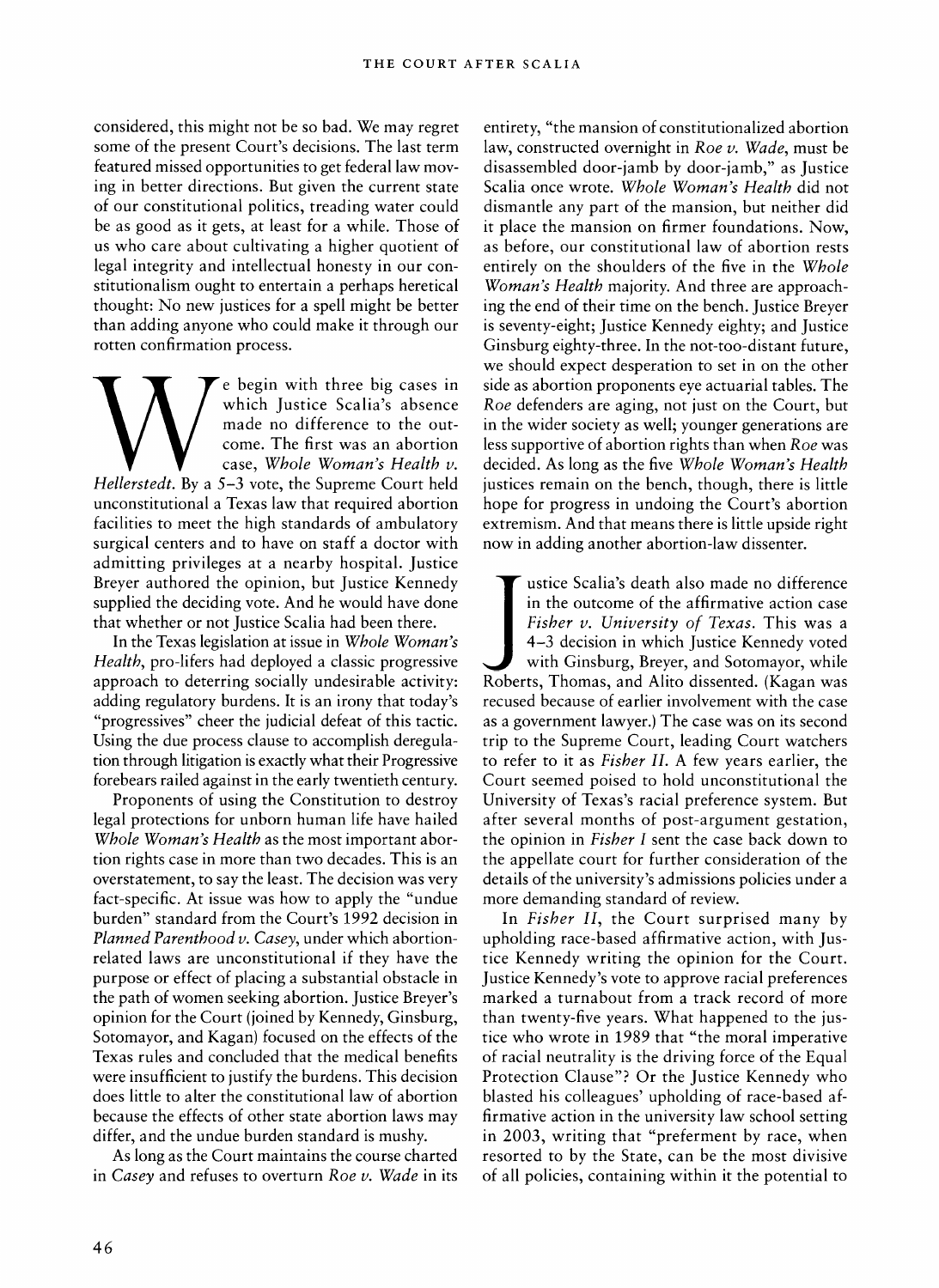destroy confidence in the Constitution and in the idea of equality"?

The primary criticism Justice Kennedy leveled against his affirmative action-approving colleagues in that earlier case—that they refused "to apply meaningful strict scrutiny"—applies with equal or greater force to his opinion in *Fisher II.* A dissent from Justice Scalia in *Fisher II* could have blown Justice Kennedy's rationale to pieces with Kennedy's own words from more than twenty-five years of opinions criticizing government deployment of racial classifications. But if Justice Scalia had been on the Court for the decision of *Fisher II,* there almost certainly would have been the same result, although without any opinions. Justice Kagan's recusal would have left the Court at eight justices, and the 4-4 division following from Justice Kennedy's course-reversal would have resulted in affirmance of the lower court decision allowing the university's affirmative action program to stand.

While *Fisher II* was a surprise given the content of Kennedy's opinions on racial classifications throughout his judicial career, maybe it should not have been. According to Joan Biskupic's reporting on the Court's internal deliberations the first time around in *Fisher I,* Justice Kennedy had initially drafted an opinion holding the university's admissions practices unconstitutional. But he retreated in the face of an impassioned, highly personal draft dissent about the role of race by Justice Sotomayor.

lthough Sotomayor's emotional appeal was successful in *Fisher I* and *Fisher II,* a similar tactic had no effect this year in *Utah v. Strieff*. By a 5-3 vote, with Justice Breyer leaving his normal voting bloc to vote with Roberts, Kennedy, Thomas, and Alito, the Court expanded an exception to the exclusionary rule known as the attenuation doctrine. The basic thrust of the exclusionary rule is that in criminal prosecutions, the government cannot use evidence that is illegally obtained. But this rule has exceptions. One is attenuation, which applies when the unlawful act by law enforcement is sufficiently remote from the finding of the evidence to diminish (attenuate) the unlawful act's significance.

In the case before the justices, the police had stopped Edward Strieff in circumstances assumed by the Court to be unconstitutional. But after uncovering an outstanding warrant for his arrest during the stop, the officer arrested him on that warrant, and then discovered illegal drugs in a routine search that accompanied the arrest. The Court held that the discovery of the arrest warrant changed the nature of the encounter, and the subsequently discovered illegal drugs could be used as evidence against Strieff.

Justice Kagan and Justice Sotomayor wrote dissents, which Justice Ginsburg joined. Kagan's dissent once again reveals her mastery of the genre, which can be admired even by those who disagree with her vote. More notable, however, was a portion of Justice Sotomayor's dissent that even Justice Ginsburg refused to join. "Writing only for myself, and drawing on my professional experiences," Sotomayor wrote, "I would add that unlawful 'stops' have some consequences much greater than the inconvenience suggested by the name." Although Strieff is white, "it is no secret that people of color are disproportionate victims of this type of scrutiny." Sotomayor then charged that the Court's decision "implies that you are not a citizen of a democracy, but the subject of a carceral state, just waiting to be cataloged." She alluded to critical race theorists and the Black Lives Matter movement. Those routinely targeted by police "are the canaries in the coal mine whose deaths, civil and literal, warn us that no one can breathe in this atmosphere," and "until their voices matter, too, our justice system will continue to be anything but."

o his credit. Justice Clarence Thomas did not take the bait but declined to respond in the opinion for the Court that he authored. An in-kind rebuttal would have served no purpose proper to the Supreme Court's exposition of the law. Justice Sotomayor's legally gratuitous—and gratuitously explicit—invocation of the distinctive language of a social reform movement is highly unusual for a judicial opinion. As it should be. More about signaling than suasion, such language says "I'm on your side"—to some, anyway. Sotomayor's stance is perfectly acceptable for an activist, but not for a judge, who must strive for impartiality. A judge should be above the fray and under the law; she should not exaggerate to induce outrage in her audience. And one wonders: If the position adopted by the Court majority about the exclusionary rule truly implied the grave racial injustices announced by Justice Sotomayor in the solo portion of her dissent, why did the Obama administration argue as a friend of the court on Utah's side in *Strieff*?

When judges make emotional appeals to personal experience in their opinions, they also invite parties to make emotional appeals to personal experience in their arguments to the judges. Just this past term. *Whole Woman's Health* featured no fewer than three amicus briefs built around personal abortion narratives gathered from more than one hundred legal professionals, four Texas legislators, and several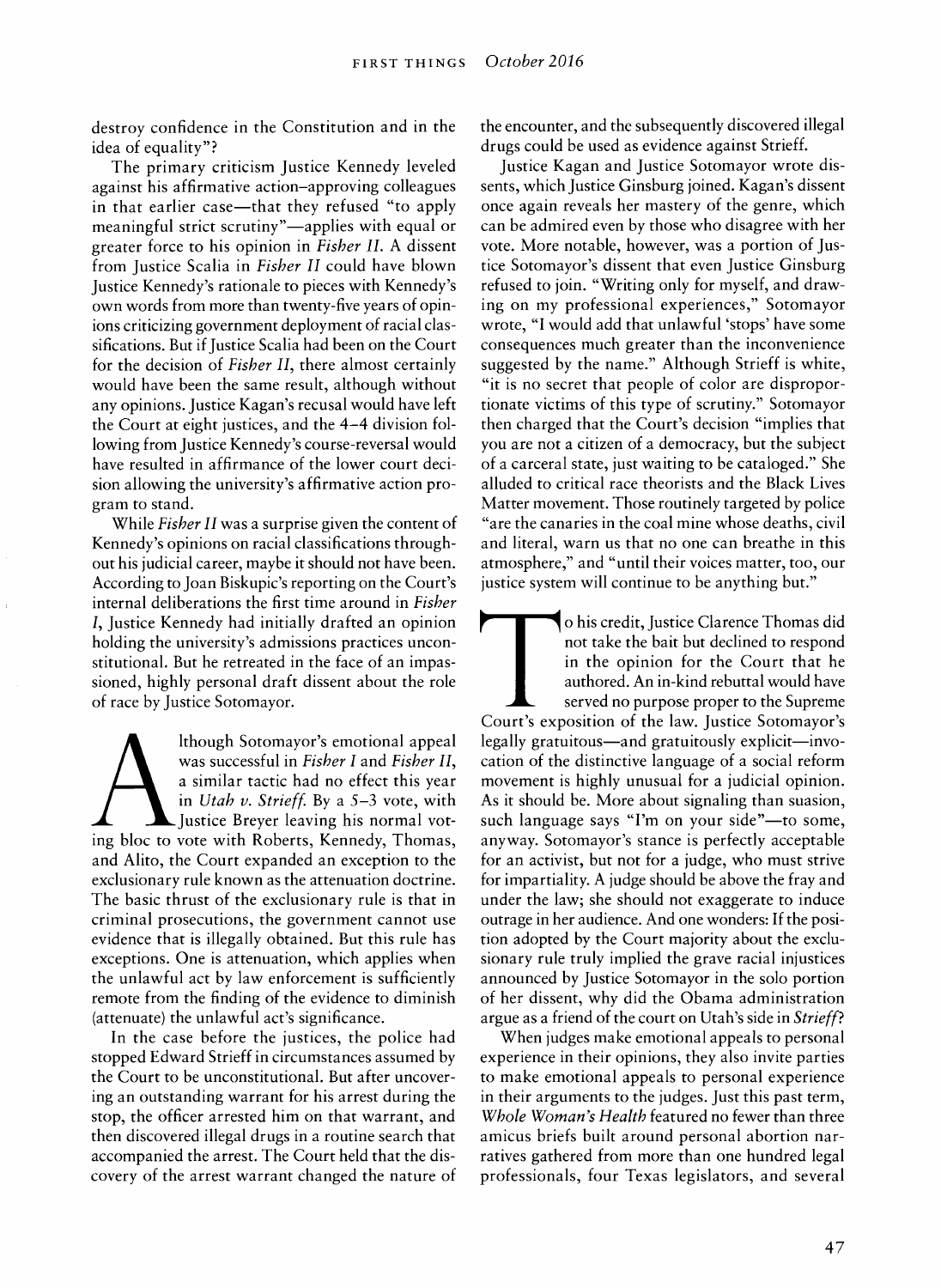minors. The allure of emotivism explains much of the rise of emotional appeals in our culture generally. But in legal cases before the Supreme Court there is a special incentive. Justice Kennedy, often the swing vote in crucial cases, has shown himself susceptible to the sway of sentiment. This admittedly does not always send him in the same direction, which is unsurprising given the unprincipled nature of arguments based on personal experience. In his opinion upholding the federal partial-birth abortion law some years back. Justice Kennedy relied upon a friend-of-the-court brief containing personal testimonies about post-abortion regret. But by and large, appeals to personal experience send him further to the left (and higher into the atmosphere). Last year's same-sex marriage case, *Obergefell v. Hodges*, provides a vivid example.

or readers of this journal, the most salient case where Scalia's absence was decisive is Zubik v. Burwell. More commonly known as the Little Sisters of the Poor case, it was in fact a collection of cases consolidated for briefing, argument, and decision because they all involved the same issue: Does a federal statute known as the Religious Freedom Restoration Act (RFRA) prohibit the federal government from imposing severe financial penalties on religious nonprofits who do not provide coverage in connection with their employee benefit plans for the full range of FDA-approved contraceptive drugs and devices?

With Justice Scalia's death just over a month before oral argument, the Little Sisters of the Poor case went from a likely 5-4 decision favoring religious freedom to an 8-0 decision with a practical meaning still to be worked out. After oral argument, the Courtissued an unusual supplemental briefing order asking the parties to address the possibility of a compromise. Then, upon considering the new material submitted to the Court, the justices said that the parties' supplemental briefs indicated some shifts from where the parties had started. This, in turn, led them to send the case back down to the lower courts for reconsideration. In essence, the Court's ruling erased lower court losses for the religious nonprofits while explicitly asserting that its decision set no precedent for the application of RFRA.

In the meantime, the federal government and religious nonprofits mull possible solutions while the cases stay on ice in the courts. As counsel for the Little Sisters of the Poor, I view this Supreme Court outcome as better than what otherwise could have been a 4–4 split leaving in place the bad decisions of the lower courts. And the supplemental briefing procedure helped illustrate the government's unnecessary aggressiveness as litigation has dragged out for more than three years. The administration's supplemental briefing confirmed what has been obvious all along, which is that government hijacking of religious employers' employee benefit plans is unnecessary to accomplish what would be at most marginal advancement of the supposed government interest in easier access to contraception.

nother case in which the administration got off easier than it likely would have if Justice Scalia had been on the bench was *United States v. Texas*, which concerned executive power and illegal immigration. It ended in a 4-4 tie. Several states had brought suit against the Obama administration's policy of halting the deportation of certain classes of people who are in the United States illegally. The claim was that the administration did not have the authority to suspend the enforcement of existing laws. Lower courts found against the administration. Although these lower court decisions were made on fairly narrow, administrative law grounds, they prevented implementation of the administration's policies.

When the Supreme Court took the case, it expanded the issues for review, adding the constitutional separation of powers into the mix. Did the administration's policies of declining to enforce existing law amount, in effect, to a change in the law of the sort that only Congress can undertake? Were these policies inconsistent with the president's constitutional duty to take care that the laws are faithfully executed? There was also a serious question whether the states had legal standing to bring their case forward in the first instance.

Given the configuration of issues, it is hard to know for sure how the case would have been decided by the Court had Justice Scalia been alive. Some of the justices sympathetic to arguments that the Obama administration overstepped constitutional limits may have decided the states lacked legal standing to file suit in the first place. Or, in order to stitch together a majority, the decision might have turned on the administrative law grounds relied upon by the lower courts.

My best guess is that the Obama administration dodged a constitutional bullet. There's already a great deal of boundary-pushing lawmaking going on in the executive branch. A constitutional rebuke by the Supreme Court in this case would have indicated that the justices are willing to consider other challenges. Meanwhile, the states probably lost an opportunity to secure a ruling on state standing that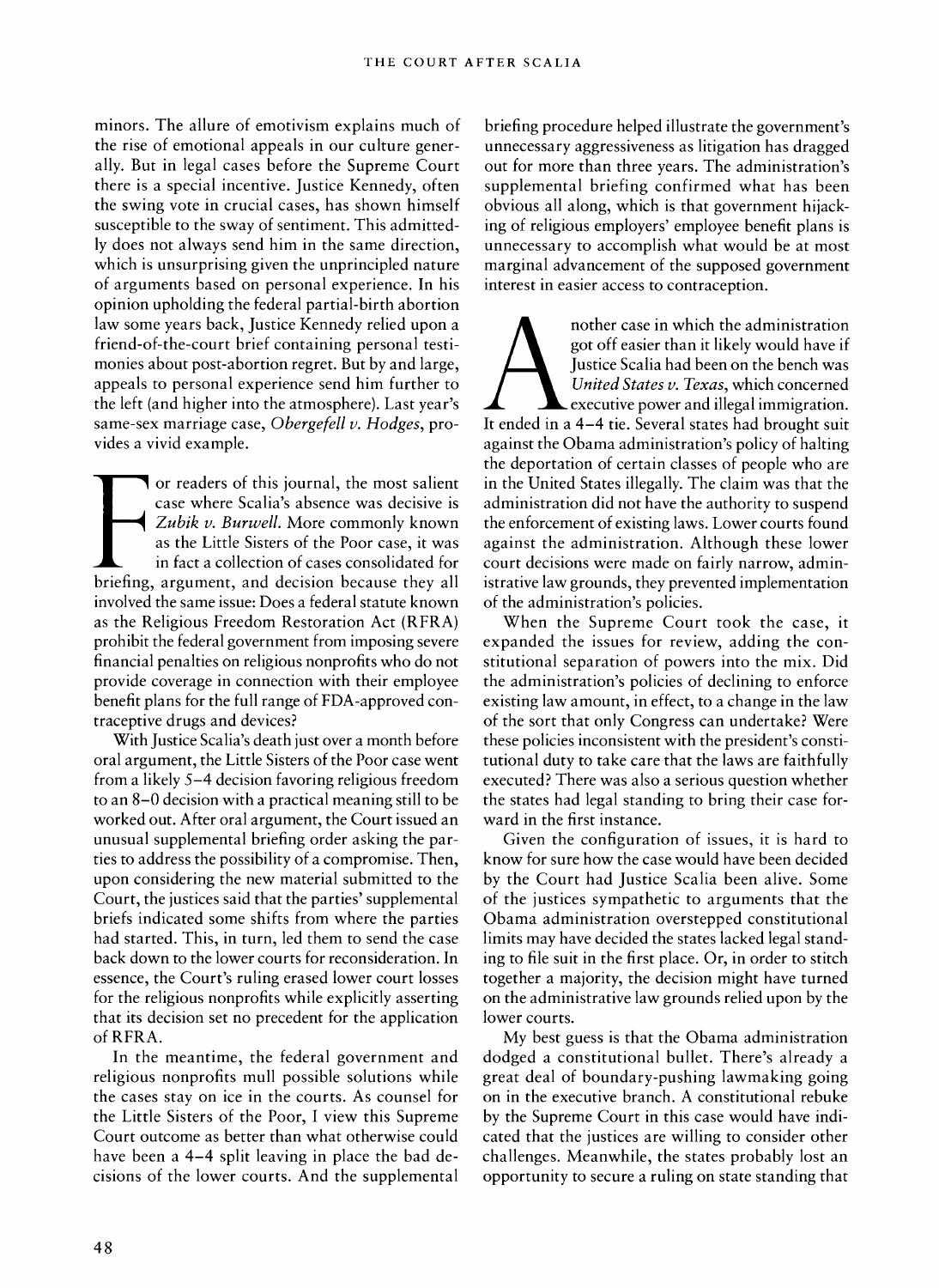would have put them on firmer ground for future challenges to federal regulation. Each of these possible rulings would have been very significant for the longer term. For the short term, though, the evenly split vote maintains the lower court rulings, and the administration cannot go forward with its policies.

The last big 4-4 decision to consider, *Friedrichs V. California Teacher Association*, was a First Amendment challenge to compulsory union dues for members of public-sector labor unions. At issue were so-called "fair share" fees to cover costs of collective bargaining, which had to be paid even by employees who objected to the union's advocacy. A new teacher, for example, would have to pay his "fair share" fee even if the teachers' union argues for a "last in, first out" policy for eliminating positions. Although the compulsion to subsidize objectionable speech presents an obvious First Amendment problem, an earlier Supreme Court decision green-lighted such dues by saying the speech burdens were justified by the benefits of public-sector labor unions. In recent cases, a five-justice majority, always including Scalia, had raised very grave doubts about this precedent without overturning it. This time they appeared ready to do so. But Scalia's death scuttled that outcome.

The other 4-4 cases were *Hawkins V. Community Bank ofRaymore* and *Dollar General Corporation υ. Mississippi Band of Choctaw Indians. Hawkins* was about the legality of a federal regulation prohibiting lenders from requiring loan guarantees from the spouses of loan applicants. *Dollar General* was about the jurisdiction of tribal courts to decide civil tort claims against nonmembers. The Republic will endure without immediate Supreme Court resolution of these issues.

ustices also vote on whether or not to allow cases to come before the Court for final review. Here Scalia's absence was painfully apparent when, after his death, the Court decided not to consider *Stormans, Inc. V. Wiesman.* A family pharmacy—Ralph's Thriftway—and two individual pharmacists sought protection from regulations that require them to provide Plan B and other "emergency contraceptives" believed to have an abortioninducing effect on a fertilized ovum. These petitioners sought the freedom to refer customers to other pharmacies or pharmacists. They won in the trial court, showing that the drugs are stocked by thirty other pharmacies within five miles of Ralph's, that none of Ralph's customers has ever been denied timely access to emergency contraceptives, and that pharmacists often refer customers to other pharmacists for

other reasons without customer inconvenience. But on appeal, the Ninth Circuit erased that win, holding that the pharmacists had no constitutional right to exemption from the regulations. This case tested the limits of free exercise jurisprudence because what looked on its face to be a set of neutral and generally applicable pharmacy regulations had in fact been designed to go after conscience-based objections.

The petitioners in *Stormans* came up just one vote short in seeking review, a vote Justice Scalia almost certainly would have supplied. The order denying review was accompanied by a notable dissent written by Alito, and joined by Roberts and Thomas. Alito's dissent highlights the dangers posed by the Ninth Circuit decision: "If this is a sign of how religious liberty claims will be treated in the years ahead, those who value religious freedom have cause for great concern."

ith the important religious freedom case of *Trinity Lutheran Church V. Pauley* set to be decided in the upcoming term, these are discomforting words. Trinity Lutheran applied for a scrap rubber grant from Missouri to make its nursery school playground safer. The church met the criteria for the state-run scrap rubber grant program (yes, there is such a thing). But Missouri is one of more than thirty states with constitutional amendments prohibiting any aid to religious institutions, including some adopted largely for anti-Catholic reasons during the late nineteenth century. Thus, Trinity Lutheran's application for a grant to subsidize the installation of shredded car tires in its playground was rejected. Legal challenge to that denial has thus far failed.

Generally speaking, the Supreme Court has held that when it comes to government benefits and burdens, states must be neutral toward religion. But in *Locke V. Davey* (2004), the Supreme Court said there was some "play in the joints." A concern to prevent the establishment of religion could sometimes justify the exclusion of religious believers or institutions from certain government benefits without running afoul of the First Amendment's protections. The *Trinity Lutheran* case probes the boundaries of this "play in the joints" concept, which lower courts have understood in varying ways. At issue is the extent to which states can disfavor religion without running afoul of the neutrality requirement of the free exercise clause.

Before Justice Scalia's death, the prospects for Trinity Lutheran in this case looked more promising than they do now. Scalia was a dissenter in *Locke V. Davey* and, in this case, would likely have sought to construe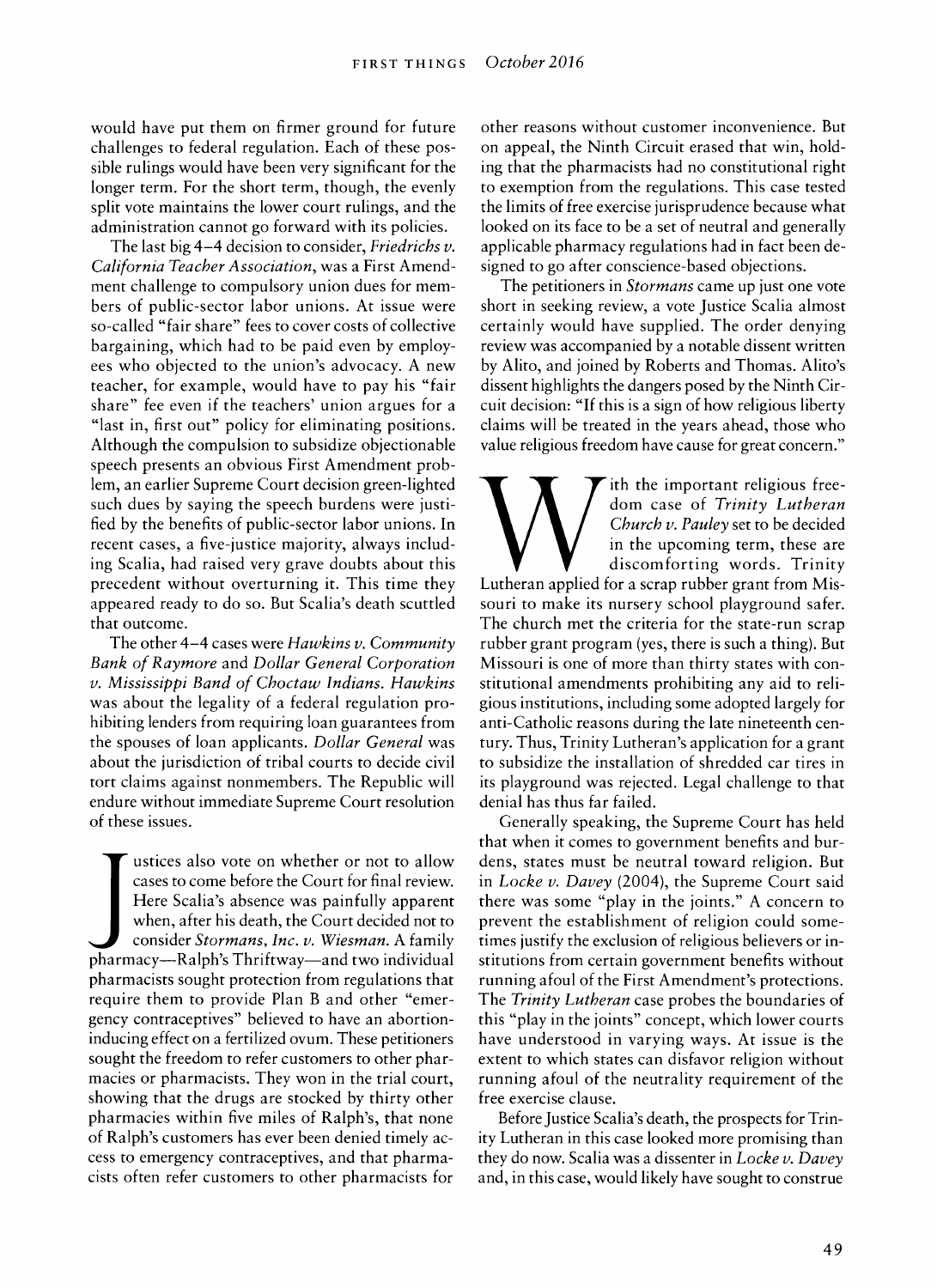exception from the neutrality requirement narrowly. But perhaps even without Scalia the Court will rule in favor of Trinity Lutheran's nursery school and the kids who use its playground. Any such decision would probably be very narrow, however, as it will likely depend on obtaining the vote of Ginsburg, Breyer, Sotomayor, or Kagan. These four justices have tended to vote as a bloc in religious freedom cases.

n addition to voting on whether or not to hear cases, the justices vote on whether or not to issue stays. As the name suggests, a "stay" is an order that prevents something from happening while the matter is being adjudicated. The standards for obtaining a stay from the Supreme Court are stringent, and while a stay is not a ruling on the merits, at least five justices typically must agree that the case is likely to be decided in favor of the party seeking the stay.

One important grant of a stay application, decided 3-4 just a few days before Justice Scalia died, stopped the implementation of the Obama administration's Clean Power Plan while legal challenges to it remain under review in the D.c. Circuit. This stay protects utilities and others from having to invest hundreds of millions of dollars to begin complying with the regulations they are challenging in court. The 3-4 split among the justices tracked an ideological split we often saw on the Court in recent years.

Another important stay, decided 3-3, concerned a lower court ruling requiring the Gloucester County (Virginia) School Board to allow a biological female with a male gender identity to use the high school's male restrooms during the upcoming school year. The decisive vote on this application was Justice Breyer's. He provided what is known as a "courtesy fifth." It takes only four votes for the Supreme Court to decide to review a case, but five votes to grant a stay. So, as a courtesy to the four justices likely to vote in favor of hearing the case (Roberts, Kennedy, Thomas, and Alito), Breyer supplied a fifth vote on the stay. This stay means the school board will not have to change its restroom policy heading into the new school year while the Supreme Court decides whether or not to take its case.

Breyer would probably not have joined with Roberts, Kennedy, Thomas, and Alito in this stay grant on a nine-justice Court that also included Scalia. But expect to see more of this kind of thing in the coming term. The Court must adjust to its circumstances, and the justices will entertain tradeoffs that can break a potentially embarrassing 4-4 deadlock. The voting on this stay application gives us a clue about how the justices may operate with an even number of them. There is no equivalent of a "courtesy fifth" when it comes to deciding cases and joining opinions, to be sure, but there are many tools for principled compromise available to the justices.

hen we heard of Justice Scalia's unexpected death, we all knew its import for the future of our legal system. Liberals and conservatives alike recognized that without his presence, the Supreme Court's trajectory will change, especially if he is replaced by someone nominated by a Democratic administration. As we wait to see who survives the increasingly rancorous politics of judicial appointment, nobody really knows what this coming term will bring. I expect, though, that the eight-justice Supreme Court will operate well enough.

An eight-justice Court makes it harder to push through consequential rulings with narrow majorities. That's not so bad. As others have argued, less ambition for broad rulings, lower stakes, and the need for compromise in closely divided cases can be good for our law and for the Court. Sure, there may be some 4-4 decisions that frustrate us. But if this term is any indication, these split decisions will not be momentous in what they do to the law. If anything, an eight-justice Court and the possibility of split decisions that maintain the status quo could bring more stability to our law.

And we may be stuck with an eight-justice Court for a while because of the fraught politics that now attend Senate confirmation of Supreme Court nominees. On this subject. Justice Scalia has proven prophetic. On a number of occasions, he drew a direct connection between the Court's living constitutionalism—dependent as it is on perceived shifts in public opinion—and the deterioration of the confirmation process. "I hate to think what the next Supreme Court nomination hearings are going to be like," he said in 2003, "because what both sides are looking for are judges who agree with them as to what the new Constitution that they create ought to be. It's a very sad ending to the game."

Justice Scalia was far-seeing in other ways as well. Some of his signature opinions were dissenting jeremiads: lamentations about the state of the law, prophecies of decline due to unfaithfulness, and calls for renewal and turning back. But we have lost our judicial Jeremiah, and there is no replacing him.

Perhaps we should make a virtue of necessity, and just not try. Given that our next president will be Donald Trump or Hillary Clinton, an extended halt on Supreme Court confirmations may be the best